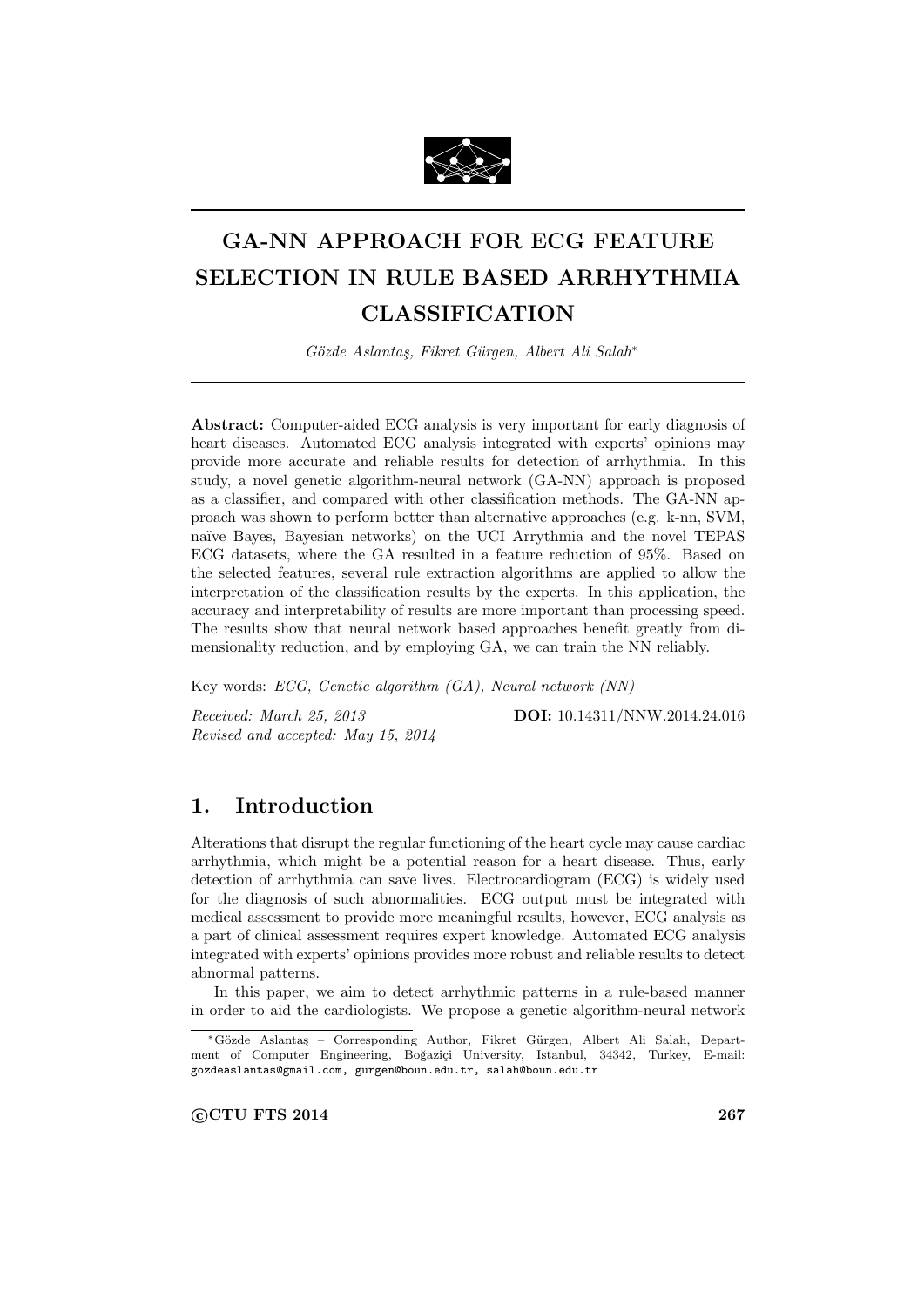approach (GA-NN) for ECG feature selection in rule-based arrhythmia classification. The GA-NN approach performs feature selection and classification simultaneously. This way, it finds relevant features that contribute most to the classification accuracy. In this approach, the neural network is the main classifier, while the genetic algorithm performs feature selection: Neural network weights are encoded in chromosomes and the optimal neural network model is selected according to its classification performance. The objective function is based on the performance of candidate networks, as determined by the classification error.

At the end of the iterative GA search, a final model is obtained, where each input feature is assigned a weight and the network topology is optimized by eliminating connections with negligible weights. Thus, we prune dimensions to obtain parsimonious representations that can be interpreted in human readable format. We are mainly interested in producing a robust and reliable arrhythmia detection system that can be used in diagnostic decision support systems. Applying rule extraction methods directly on the original, raw data will result in a large and complex rule set, which is slow to use and difficult to interpret [11]. In the proposed system, the GA-NN approach is used as a preclassifier and feature selector, and rule extraction is applied to the classifier output to produce concise rules. Since rules are only useful to the expert as long as they are clear, simple and precise, finding discriminative features is an important step for rule set construction.

The organization of the paper is as follows: Section 2 presents related work on ECG analysis. In Section 3, we derive the proposed GA-NN approach in detail. Rule extraction is explained in Section 4. Extensive experiments performed on the UCI dataset [33] and a new proprietary ECG database introduced in this paper, are presented in Section 5. In Section 6, the proposed approach is discussed and our study concludes with a summary of the empirical results and a discussion of future work.

# **2. Definitions and Related Work**

## **2.1 Definitions**

Electrocardiogram (ECG) is a recording of the heart rate. In clinical settings, it is typically obtained as a laboratory test result and must be integrated with a clinical assessment. Clinicians may reason differently while performing analysis during these assessments, and typically, an analysis of ECG tracing is performed under some time pressure. Consequently, an automated ECG analysis application is meant to be a supportive element for the clinicians, while they conduct their evaluations.

An ECG tracing consists of waves representing electrical activity on a scaled paper, where the time is measured on the horizontal axis, and the voltage is measured on the vertical axis. ECG features are derived from these waves, as complexes, intervals, amplitudes and regularity of the features.

Arrhythmia diagnosis is based on these ECG features. Interpretation of ECG features as a part of the analysis of ECG tracings is essential for arrhythmia recognition. Before the detection of abnormal patterns in an ECG plot, however, an understanding of the normal patterns is very important. Fig. 1 for a plot of a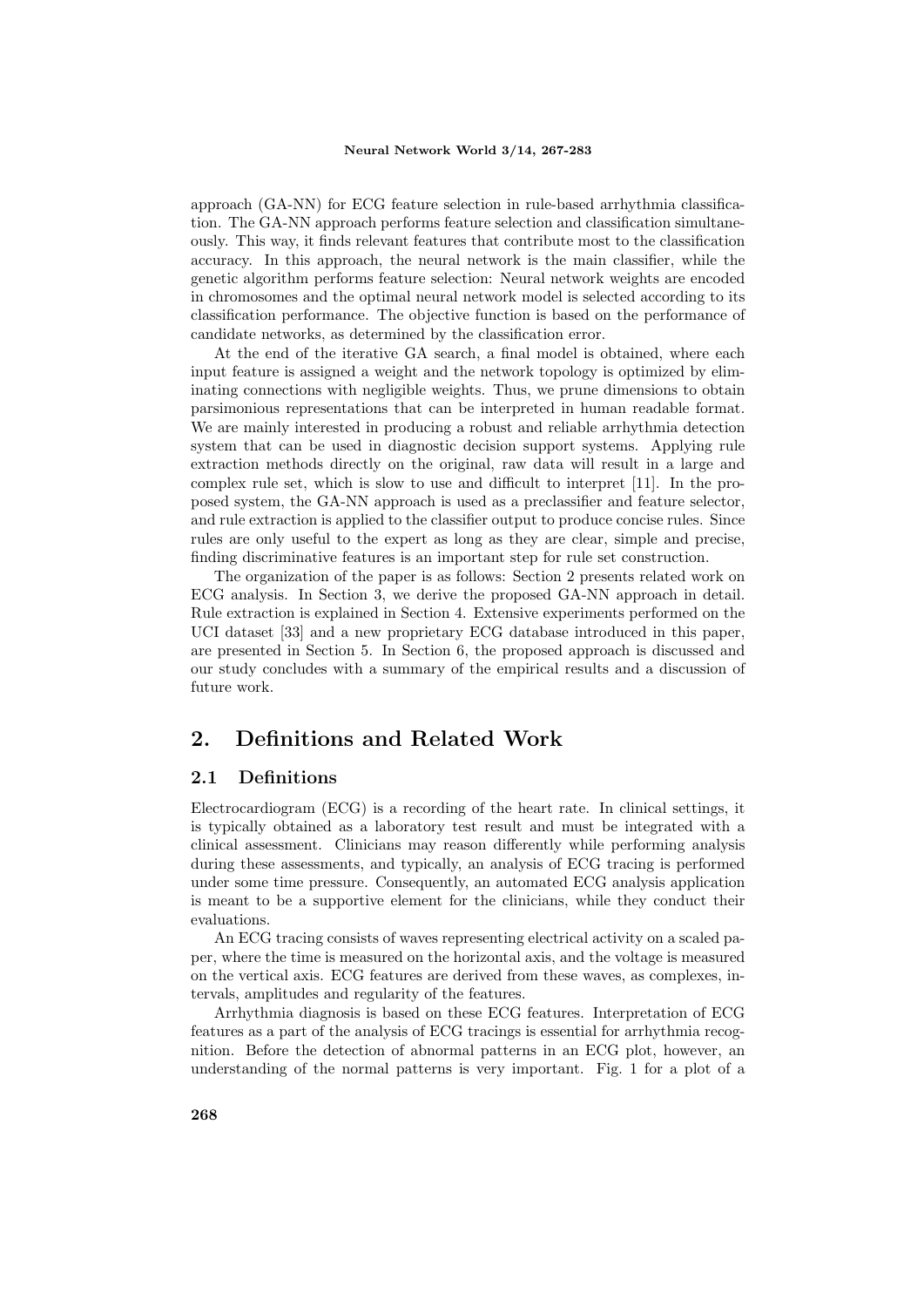

**Fig. 1** *Waves on a normal ECG plot. The data have been obtained from Tepa Database [32]*

normal ECG, which also shows the convention of naming of the different intervals of the ECG plot.

The irregularity of the waves may be indicative of an abnormality in the heart beats. An example of such an abnormality is given in Fig. 2. Here, it is possible to observe the irregular R-R intervals, and narrow, indistinct QRS complexes. This pattern emerges when several ectopic pacemakers at faster rates emerge and the atrium can no longer respond to each stimulus. This generates multiple depolarization and the atrioventricular node is blocked [3].



**Fig. 2** *Atrial Fibrillation on ECG plot.The data have been obtained from MIT-BIH Atrial Fibrillation DB record 4126 [21] [22]*

Waves in normal ECG samples have known ranges for their parameters. Any difference in such measurements may indicate an arrhythmic pattern. Additionally, any disruption in the order of waves and missing waves might indicate abnormalities. Fig. 3 indicates a ventricular tachycardia. In this case, P waves cannot be seen in any regularity, and no waves are discernible between QRS complexes. These result in a rapid succession of ventricular premature beats and irregular ventricular rhythm.

## **2.2 Related Work**

In the literature, there are many approaches to improve automated ECG analysis for detecting abnormal patterns. The UCI Arrhythmia Repository [33] and MIT-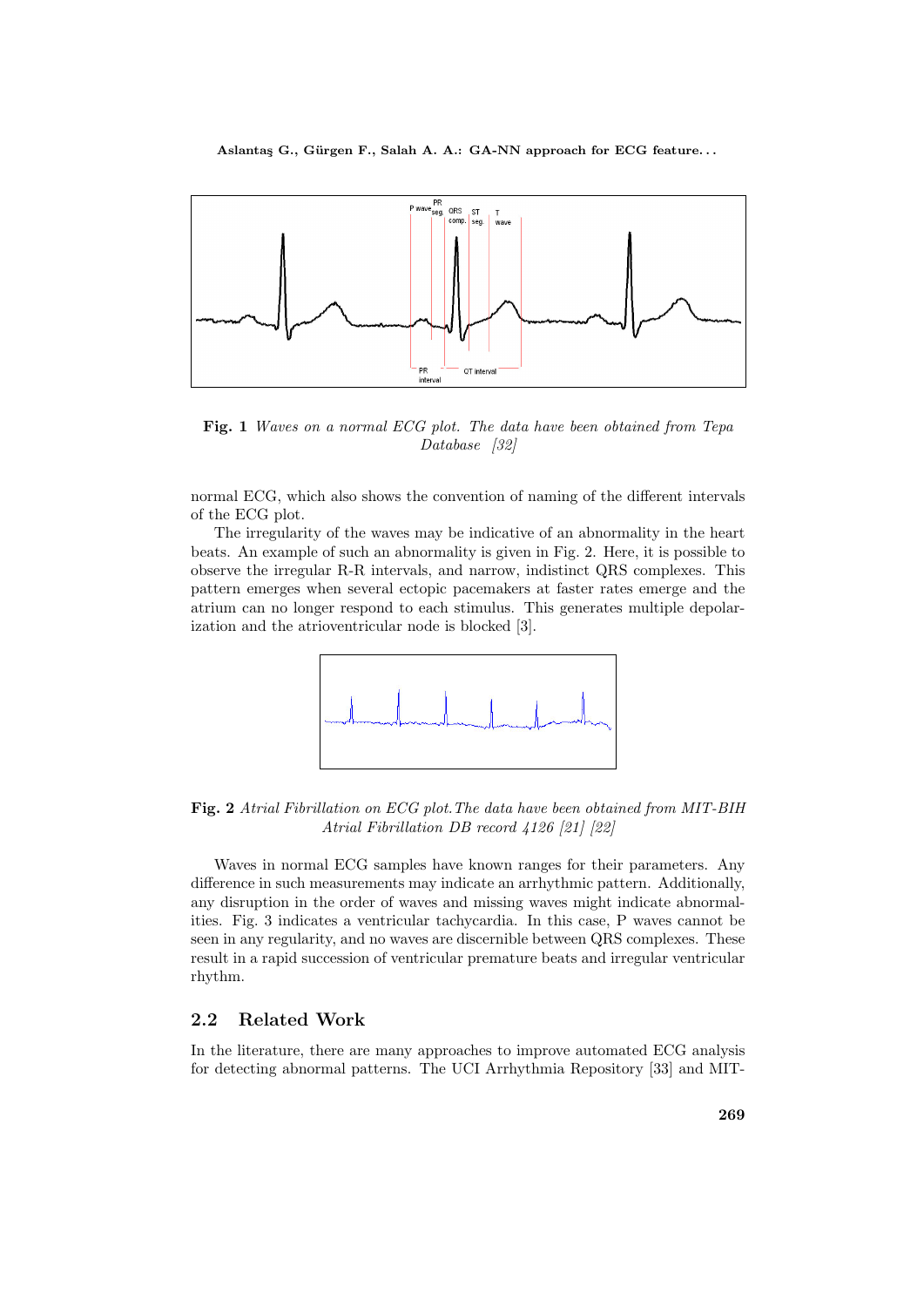

**Fig. 3** *Ventricular tachycardia on ECG plot. The data have been obtained from CU Ventricular Tachycardia DB record cu01 [21] [22]*

BIH [21] are the two most commonly used databases for ECG analysis. The most important algorithmic approaches are summarized in Tab. I.

| Ref.                               | Year | Protocol                 | Algorithm       | Results             | Dataset                 |
|------------------------------------|------|--------------------------|-----------------|---------------------|-------------------------|
| Yeap et al. [36]                   | 1990 | $5\%$ tra. $95\%$ test.  | <b>ANN BP</b>   | 98.36%              | $\overline{\text{AHA}}$ |
|                                    |      |                          |                 | sens.               |                         |
| Hu et al. $[15]$                   | 1993 | 3-fold CV                | $51 - 25 - 2$   | $\approx 90\%$ acc. | MIT-BIH                 |
|                                    |      |                          | <b>MLP</b>      |                     |                         |
| Chazal<br>and                      | 2000 | $10$ -fold CV            | LDA             | 69.3-74.7%          | Frank                   |
| Reilly [6]                         |      |                          |                 | acc.                | Lead ECG                |
|                                    |      |                          |                 |                     | Data[8]                 |
| <b>Niwas</b><br>al.<br>et          | 2005 | 58\% tra.42\% test.      | <b>ANN</b>      | $\approx 99\%$ acc. | MIT-BIH                 |
| $\left[ 23\right]$                 |      |                          |                 |                     |                         |
| and<br>Zhang                       | 2005 | $2/3$ tra.1/3 test.      | PCA-SVM         | $\approx 99\%$ acc. | MIT-BIH                 |
| Zhang $[37]$                       |      |                          |                 |                     |                         |
| Song <i>et al.</i> $\overline{31}$ | 2005 | $\overline{\rm CV}$      | LDA-SVM         | 99.35%              | MIT-BIH                 |
|                                    |      |                          |                 | avg. acc.           |                         |
| Uyar $[34]$                        | 2006 | $10$ -fold $CV$          | PCA-SVM         | 83.7% acc.          | <b>UCI</b>              |
| Kara.<br>and                       | 2007 | 24 of 72 normal - 28 of  | <b>ANN BP</b>   | $100\%$ acc         | MIT-BIH                 |
| Okandan [18]                       |      | 52 AF signals test.      |                 |                     |                         |
| Oliveira et al.                    | 2010 | 75\% tra. 25\% test.     | Bayesian        | $\approx 99\%$      | MIT-BIH                 |
| $\left[ 24\right]$                 |      |                          | <b>Networks</b> | sens.               | QT<br>and               |
|                                    |      |                          |                 |                     | database                |
| Jadhay et al.                      | 2011 | $90\%$ tra. $10\%$ test. | <b>ANN BP</b>   | 86.67%              | UCI                     |
| $\left[16\right]$                  |      |                          |                 | sens.               |                         |
| al.<br>Froese<br>et                | 2005 | $\overline{\rm CV}$      | $GA-NN$         | $99.6\%$ avg.       | MIT-BIH                 |
| $\left[10\right]$                  |      |                          |                 | acc.                |                         |
| This work                          |      | $10$ -fold $CV$          | GA-NN           | 89%<br>acc.         | UCI,                    |
|                                    |      |                          |                 | $85\%$ acc.         | TEPA                    |

**Tab. I** *Previous work on arrhythmia classification.*

Typically, a preprocessing step is required to detect characteristic waves in ECG signal data. Pan and Tompkins developed an algorithm to detect QRS complexes, based on a dual threshold technique, but this approach is only useful if the heart rate is regular [26]. An optimized C language implementation of QRS detection, known as the Hamilton-Tompkins algorithm improves the dual thresholding by discrimination of the T wave [13].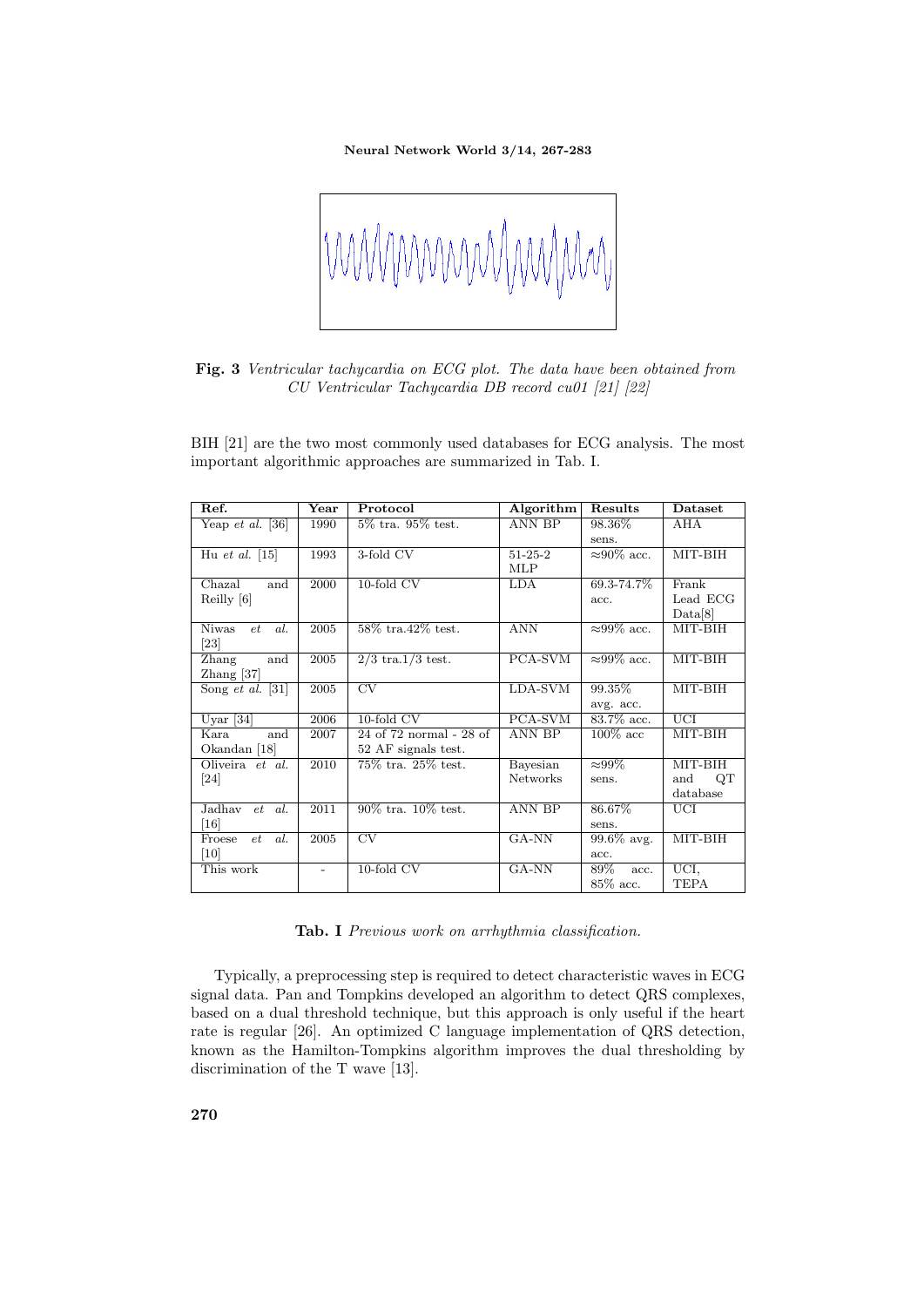Wavelet transform analysis is also widely used to detect P waves, QRS complexes and T waves in the ECG signal [27, 31]. Lin *et al.* used a Morlet wavelet decomposition to extract features [19]. Benitez *et al.* presented a robust method for QRS detection, which uses a variable threshold determined automatically from the root mean squared (RMS) value of the data [4]. By using the first differential of the ECG signal and its Hilbert transformed data, R waves were successfully differentiated from T and P waves. Kara and Okandan extracted Daubechies wavelet coefficients and trained neural networks for successful discrimination of atrial fibrillation [18]. In the study by Oliveira *et al.* [24], features such as distance between two consecutive QRS complexes and QRS complex shape are combined with a hidden Markov model based framework, developed earlier by Andreão *et al.* [2].

For the arrhythmia detection problem, neural network based methods are very common. Niwas *et al.* studied arrhythmia classification using a multilayer feedforward neural network trained with the backpropagation algorithm [23], whereas [18] used Levenberg-Marquard based backpropagation. Jadhav *et al.* performed a comparison study with multilayer perceptrons (MLP), generalized feedforward neural network, and modular neural network models using the UCI arrhythmia dataset [16]. Among the three approaches, MLP was found to have the best performance. It is also possible to use multiple classifiers in tandem. As an example of this, Hu *et al.* used MLPs in a cascade for beat classification of one normal and 12 abnormal classes [15]. The first MLP is used for classifying normal vs. abnormal beats, and the second level is used to categorize abnormal beats into one of the 12 abnormal classes. It is shown that the composite MLP classifier works better than a single MLP for the multiclass problems, but the overall performance principally relies on how well the first neural network performs. Additionally, Froese *et al.* performed a comparison study with Linear Discriminant Analysis (LDA) and feedforward MLP, using either backpropagation or genetic algorithms for the training process [10]. The study reports 99.6% average accuracy on the MIT-BIH database for distinguishing between the atrial beat types and the ventricular beat types.

Another general approach in ECG classification is the usage of support vector machines (SVM). Typically, SVM classifiers are used in conjunction with dimension reduction techniques. Uyar *et al.* studied arrhythmia classification using SVM with principal component analysis (PCA) and independent component analysis (ICA) [34]. According to experiments, PCA was a better feature extraction choice compared to the ICA. Song *et al.* used linear discriminant analysis (LDA) for dimensionality reduction before applying SVM [31]. For the discrimination of six types of arrhythmia beats, SVM with LDA was shown to perform better than SVM with PCA.

## **3. GA-NN Approaches**

While backpropagation is applicable for training neural networks (NN), Genetic Algorithms (GA) can be used to perform training [1] or joint training and model selection [25, 17, 38]. In this study, we extend the work in this area and propose a novel GA-NN approach.

The main idea behind the GA-NN approach is to harness the global search ability of the GA in ECG feature space, while performing arrhythmia classification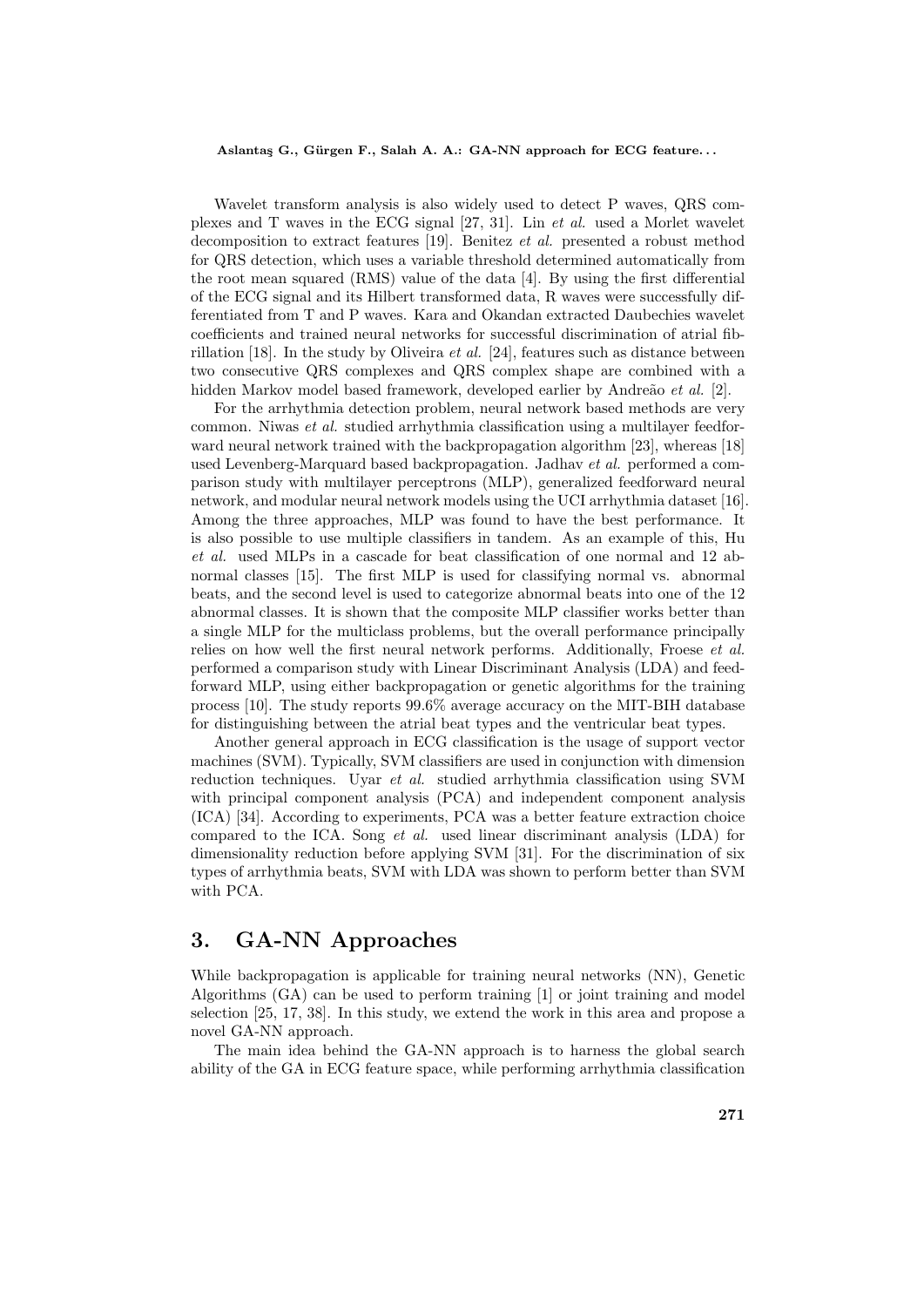with the neural network. In this way, the aim is to find the most effective ECG features for determining arrhythmia patterns. The type of the combination used in this study is called *supportive combination* by Schaffer *et al.* [29], because the genetic algorithm is used to assist the neural network in feature selection and weight learning.

The number of hidden units can be determined by the experiments performed for parameter selection. In this work, we set the number of hidden units to bes half the number of input dimensions, and fix the network topology. The sigmoid function is used in the hidden layer to introduce non-linearity. Each individual in the GA population encodes one candidate solution, and is assigned a fitness value, which is an assessment that indicates how good the solution is. Fitness values are calculated based on the classification performance of the solutions. During the GA iterations, NN weights are optimized and fitness values of the solutions are computed. The possibility of the solutions to be in the next generation is inversely proportional to their fitness values. Parent solutions are selected by using roulette wheel selection, crossover is applied to produce offspring, and these offspring are mutated so as to provide variation. Additionally, a second mutation operator is applied to prune irrelevant features from the network by zeroing their weights as described by Sexton *et al.* [30]. The best offsprings produced as a result of these operations comprise 90% of the next generation. The remaining part is filled by the best solutions from the old generation in order to preserve the best individuals. The solution with the best fitness value in a generation is compared with the one from the old generation. The iterations are stopped when the best solution of the current generation is not better than the best solution of the previous generation.

As a candidate solution, a neural network is evaluated according to its performance on validation data. The performance is generally related to the difference between the actual output and the predicted output. The fitness value obtained from the fitness function is given as [30]:

$$
f = \sum (O_i - \hat{O}_i)^2 + C \sqrt{\frac{\sum_{i=1} (O_i - \hat{O}_i)^2}{N}}, \ O_i \in \{0, 1\}
$$
 (1)

where  $O_i$  is the target class, and  $\hat{O}_i$  is the estimated class of the instance *i*, and *N* is the number of instances. Here, *C* represents the number of nonzero weights in the network. In selection, each individual in the population is assigned a probability based on its fitness value. The probability is computed as:

$$
P(X = x) = \frac{f_{cur} - f_{bad}}{\sum_{i=1} f_i - f_{bad}}\tag{2}
$$

where  $f_i$  indicates the fitness value of the solution  $i$ ,  $f_{bad}$  is the worst fitness value and *fcur* is the fitness value of the current solution.

Given a neural network topology, we use the backpropagation algorithm for setting the initial weights, in order to reduce the error to a predetermined level and to start the GA from a decent initial population. Training parameters like the maximum fail count, hidden node count, mutation rate, as well as the number of neurons in the hidden layer are determined by evaluating the overall accuracy. Sensitivity analysis is performed to assess the effects of parameter changes on the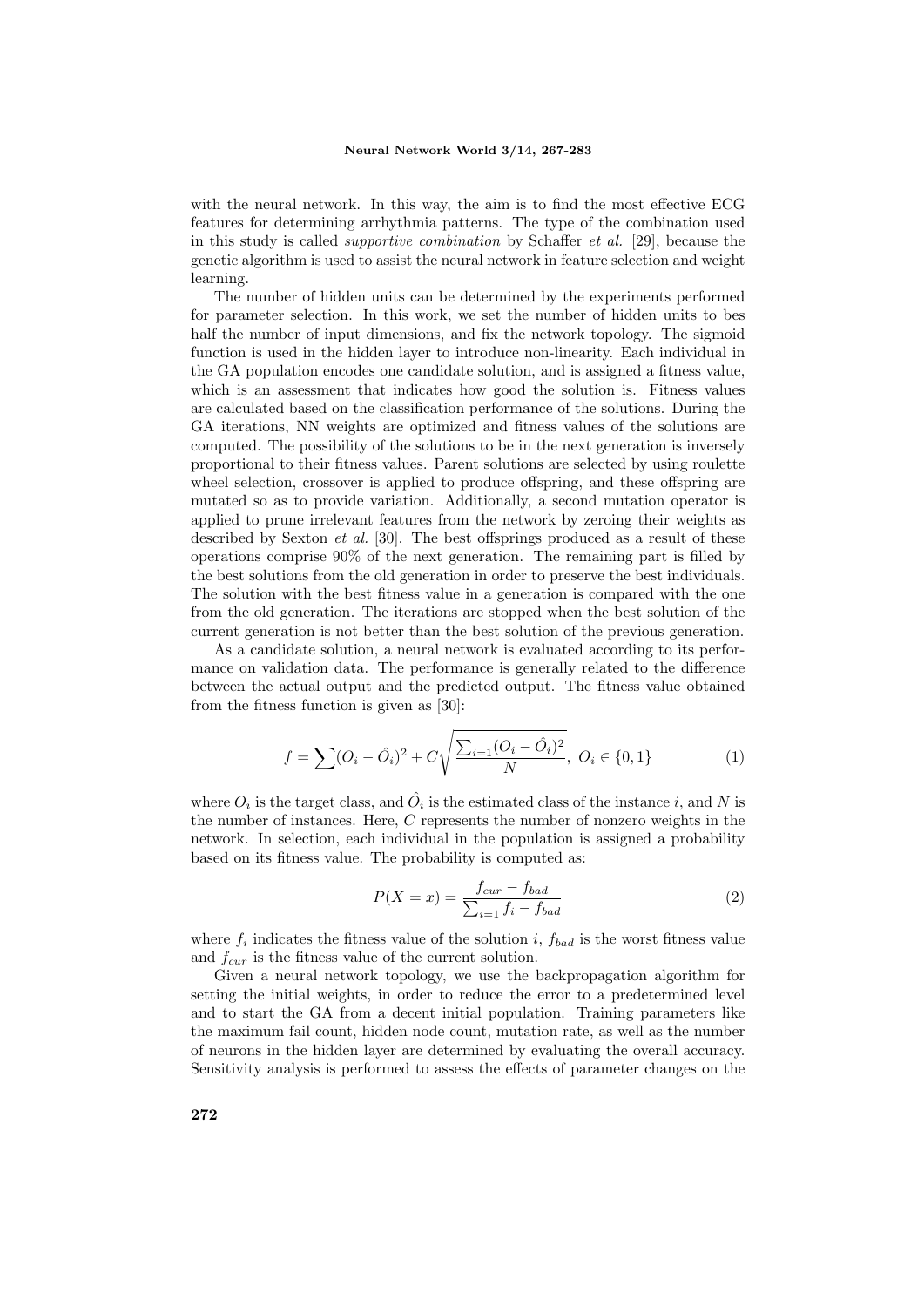overall accuracy, and the results are illustrated in Fig. 4 and Fig. 5. All networks in a population are tested using the same parameters. Our experimental results, given in Section 5, show that the GA-NN approach improves significantly over NN trained with backpropagation only.



**Fig. 4** *Max. fail selection versus overall accuracy.*



**Fig. 5** *Number of neurons in hidden layer versus overall accuracy.*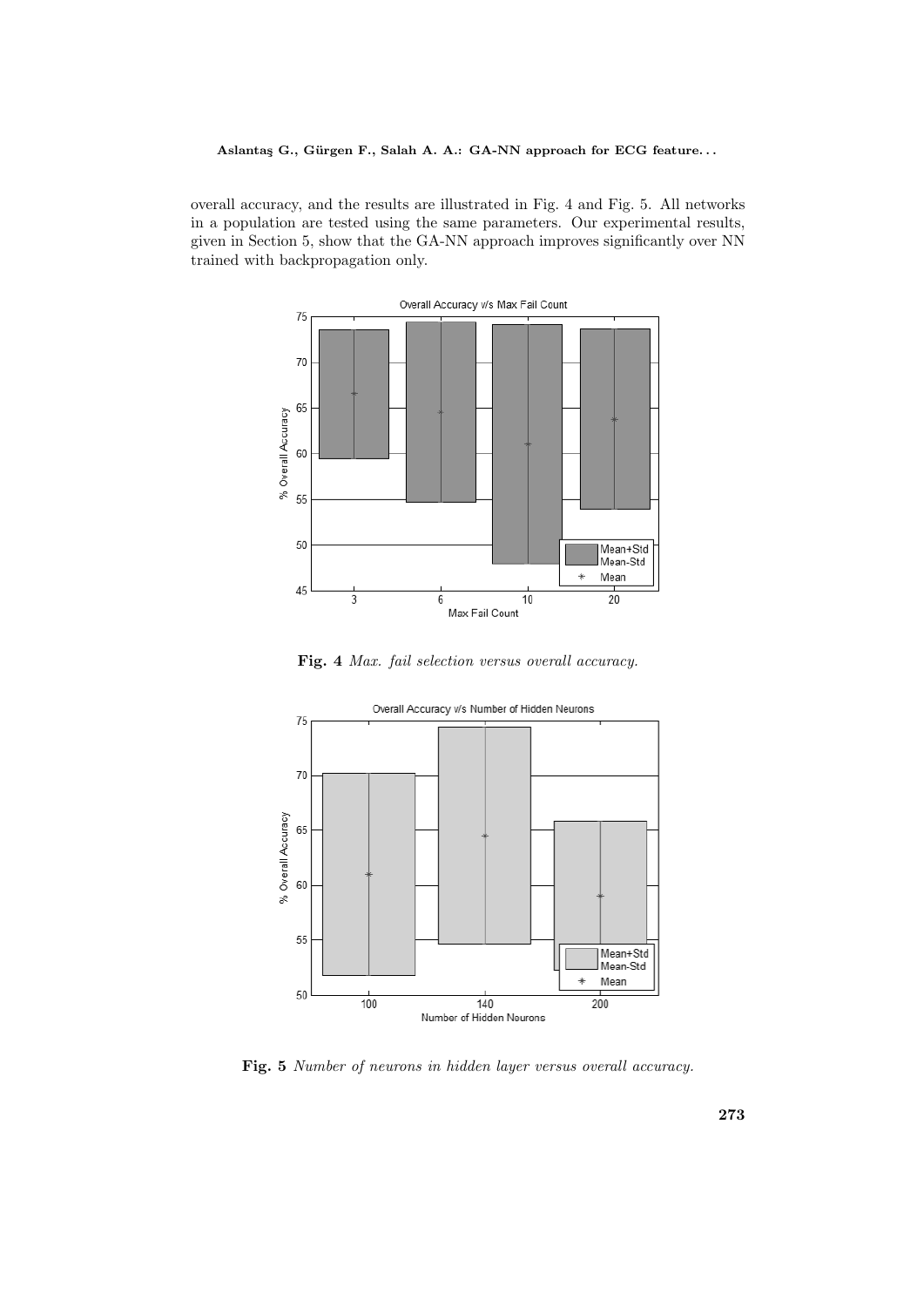To detect the presence or the absence of arrhythmia accurately, it is important to fine-tune the network parameters. The data are divided into training, test and validation sets for model selection. In order to select parameter values for max. fail count, hidden node count, initial population number etc., we build neural network populations with different parameter values. Then we apply GA steps for each NN population to obtain a final model with the optimized weights. The final model selection is performed on the validation set, whereas each model is optimized on the training set. Feature selection and classification are jointly performed for a given parameter set.

## **4. Rule Extraction**

The last stage of the system is the rule extraction stage, since our main interest is to aid cardiologists with medical assessments in producing robust and reliable arrhythmia classification. There are several approaches in the literature that focus on rule generation for arrhythmia, and some of these use features that are known to be discriminative for this problem. We contrast several approaches with the proposed method, and test different rule extraction methods. Additionally, the output of each rule extraction method is tested on a validation set and performance metrics such as accuracy, sensitivity, f-score, precision and MCC (Matthews correlation coefficient) are calculated, in order to assess how well these rules depict the characteristic differences between arrhythmia and normal cases. For rule extraction the following methods are contrasted:

- *• C4.5* is a decision tree algorithm that uses information entropy for deciding the best split at each level of the tree. Rules are generated by adding the conditions on each path from each leaf node to the root node [28].
- In *RIPPER*, the rule set is produced by repeatedly adding rules that contain features with the highest information gain. Post-pruning is performed for optimization [5].
- *PART* builds a partial C4.5 decision tree in each iteration and the leaf node having the maximum coverage is selected as the rule of that iteration. Following iterations are performed on the instances that are not covered by the previous rule [9].

The main flow of the system that uses rule extraction is summarized in Fig. 6.

# **5. Experimental Setup**

## **5.1 Datasets**

The first dataset used in this study is obtained from the UCI Repository [33]. The UCI Arrhythmia dataset originally contains 452 instances with 279 attributes. There are 16 arrhythmia cases associated with each instance. 15 cases indicate anomalies, and one case shows a normal rhythm. The class distribution of this dataset is very unbalanced, and instances of classes 11, 12 and 13 are lacking in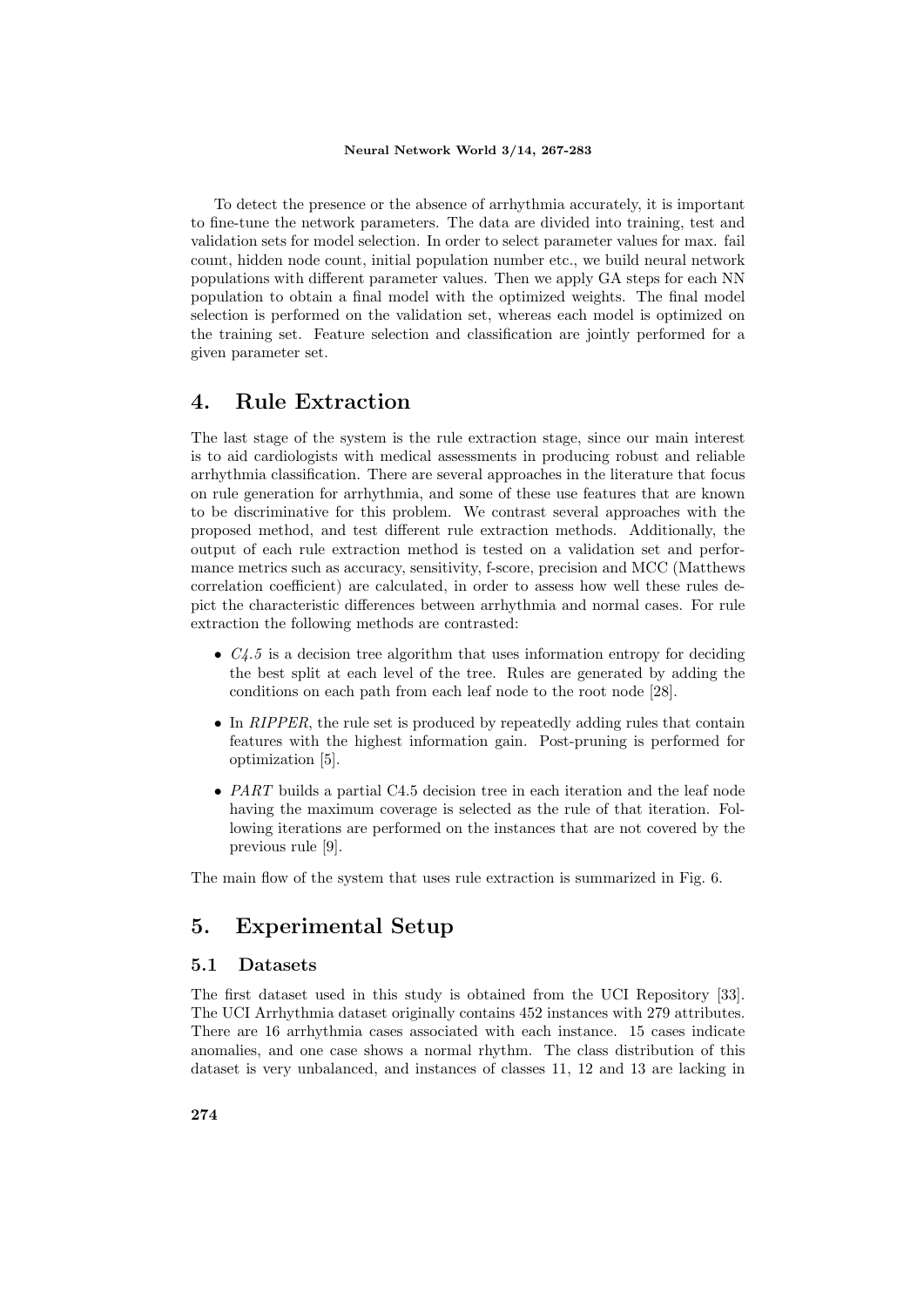

**Fig. 6** *Main flow of the system.*

the dataset, while a majority of instances belong to the normal rhythm class. To have better sensitivity rates, the dataset is preprocessed. Initially, all anomalies are grouped into one class as "abnormal rhythm", and a normal-abnormal rhythm classification problem is obtained.

About 0.33% of the feature values in the dataset are missing. Samples with missing values among the features are removed. This leads to a reduction to 278 input features and 420 instances. Data are normalized to a range of *−*1 and +1 in order to provide robustness.

The second dataset is a novel ECG dataset, which we use for database-independent verification of the performance. The data are obtained with the Kardiosis ECG Tool of the manufacturing firm TEPA [32]. This dataset is smaller than the UCI Arrhythmia dataset. There are 20 records, 13 of which are normal and the rest abnormal.

## **5.2 Classifiers**

In our proposed system, weights of neural networks are encoded in a chromosome. The structure of the neural networks is comprised of one input layer, one hidden layer and one output layer. Each network is initially trained with a scaled conjugate gradient backpropagation algorithm. Since there are 278 input features and 140 hidden units in each neural network, we have 39.200 parameters per network to optimize. As stated before, irrelevant input features are determined by their relative contributions to the classification accuracy on the training set, and they are pruned.

A population of neural networks with the same parameter set is initially created. Genetic algorithm steps are applied to the populations of 30 individuals, iteratively. Parent selection is performed by roulette wheel selection. Crossover rate is chosen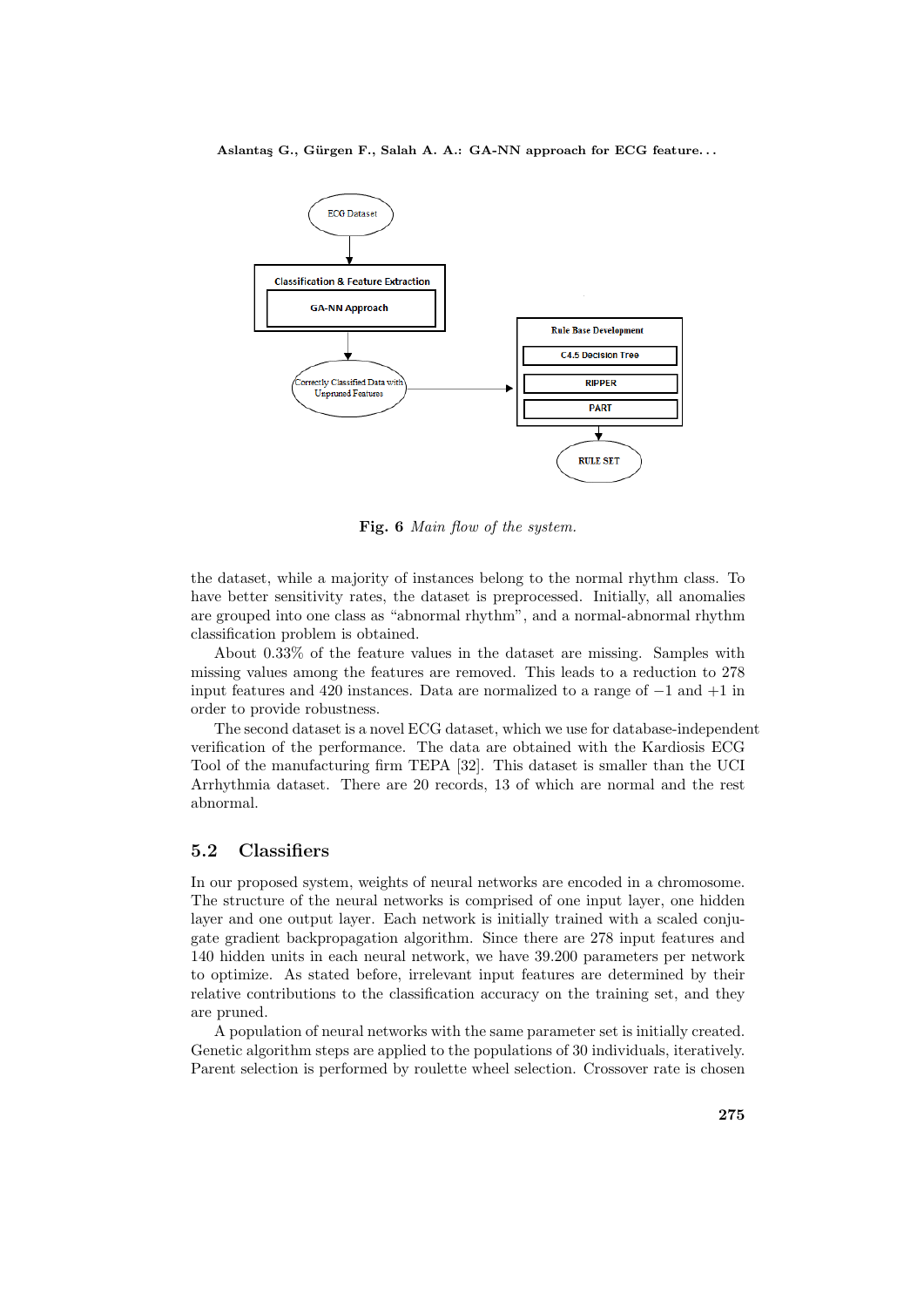as 90% and mutation rate is set as 10%. Fitness values of the offsprings are obtained from the objective function given in the previous section and based on the fitness value evaluation, probability of each solution to be in the next generation is computed. 90% of the new population is filled by the offsprings with the highest probability. The rest of the population is completed by the best solutions from the old generation.

A set of automatically computed ECG features are presented as inputs to the neural network, and the output nodes indicate class labels, which are "normal" and "abnormal". The encoding scheme is given in Fig 7.



**Fig. 7** *Encoding scheme of a chromosome.*

Several general classification schemes used in the literature for arrhythmia detection problem are implemented for comparison in this study, including k-Nearest Neighbor (k-NN), Support Vector Machine (SVM), Naive Bayes, Bayesian Networks and Neural Networks. k-NN and SVM classifiers represent distance based methods for arrhythmia classification, whereas naive Bayes and Bayesian Networks are probabilistic approaches. Dimensionality reduction techniques such as recursive feature extractor (RFE-SVM), correlation based feature selection (CFS), principal component analysis (PCA) and factor analysis (FA), are used before these classifiers. The classifiers are applied to both the original dataset and the reduced dataset to observe the effect of dimensionality reduction. The flow diagram of the comparison is given in Fig. 8.

#### **5.3 Performance Measures**

In this study, the main performance measure is sensitivity. Sensitivity is also called recall, the positive rate, or hit rate. It is the proportion of correct detections of the target class (called true positives, or TP for short) to the total number of samples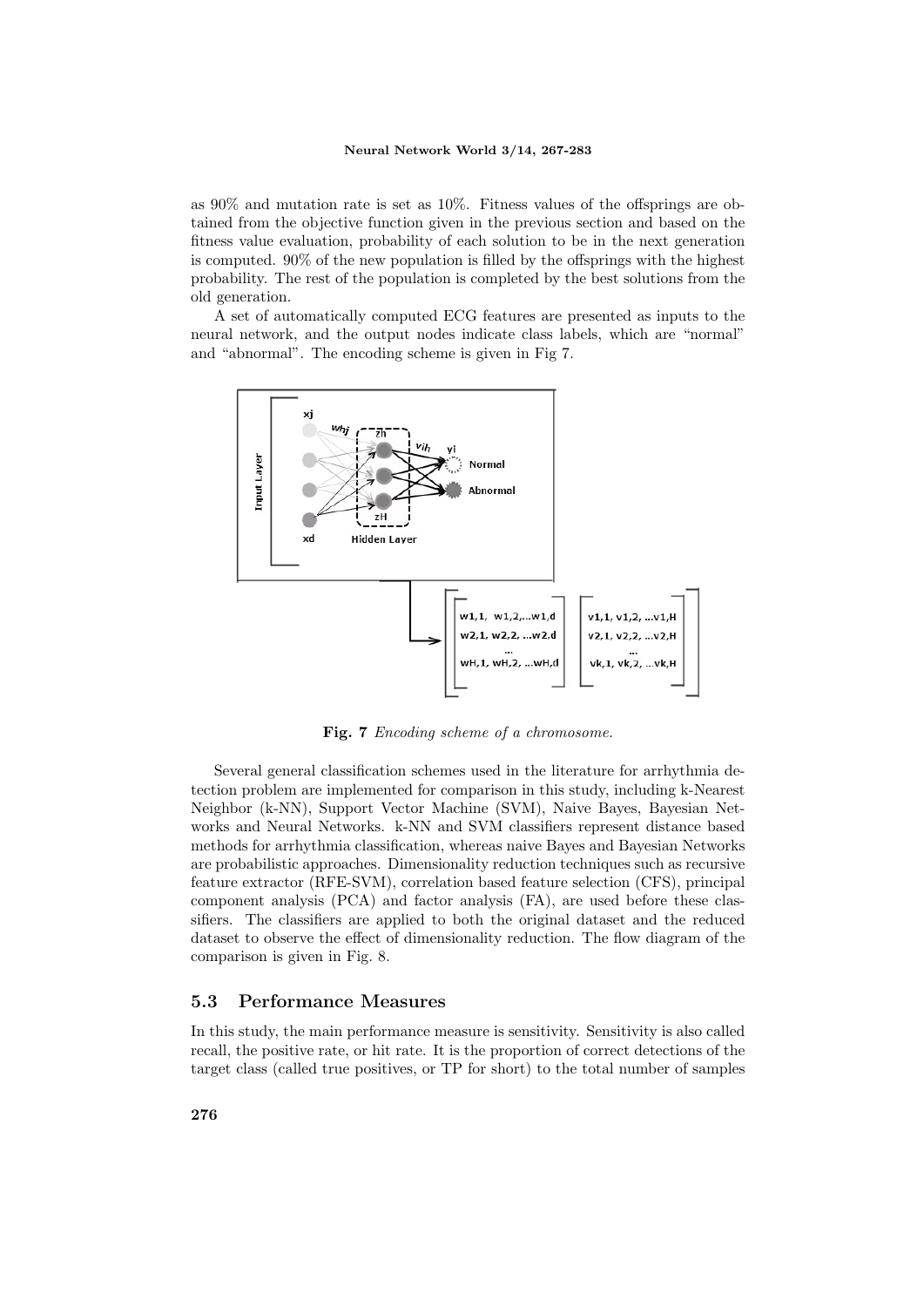

**Fig. 8** *General classification schemes used in the literature for the arrhythmia detection problem.*

of the target class. The latter is composed of detected (TP) and missed (false negatives, or FN for short) samples.

$$
Recall = \frac{TP}{TP + FN} \tag{3}
$$

The second important metric is the f-score, which is the harmonic mean of Recall and Precision. Precision represents the ability of producing the same results under changing conditions:

$$
Precision = \frac{TP}{TP + FP}
$$
\n<sup>(4)</sup>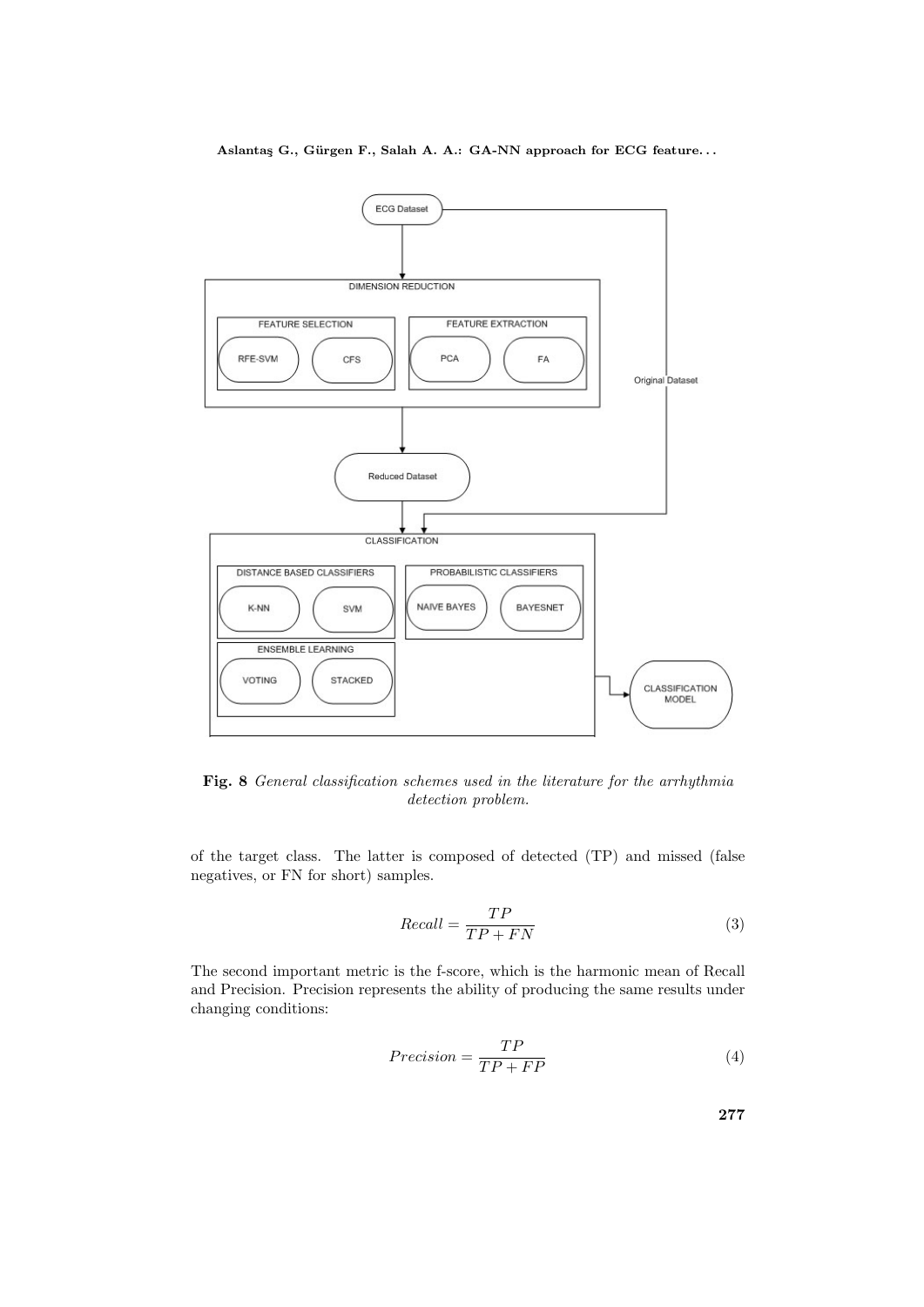$$
F-score = \frac{2 \times Precision \times Recall}{Precision + Recall}
$$
 (5)

In addition to these, the Matthews Correlation Coefficient (MCC) measure is calculated, which indicates the quality of a classifier for two-class problems, taking both positive and negative measures into account.

$$
MCC = \frac{TP \times TN - FP \times FN}{\sqrt{(TP + FP)(TP + FN)(TN + FP)(TN + FN)}}
$$
(6)

### **5.4 Results**

We have used 10-fold cross-validation in our experiments. On the UCI Arrhythmia dataset, 86.75% accuracy is obtained with the proposed GA-NN scheme. There is also approximately 95% decrease in the number of features. Only 12 input features remain from the original 278 after pruning.

For comparison purposes, we have implemented k-NN, SVM, Naive Bayes and BayesNet methods, together with the four dimensionality reduction approaches mentioned in the previous section. For the k-NN classifier, 5-15 neighbors were tested. We have also tested stacked and voted combinations of k-NN and SVM to assess classifier combination. However, the amount of training data is limited, and the complexity induced by classifier combination results in overlearning.

Each classifier is evaluated based on the performance metrics for accuracy, sensitivity, f-score, precision and MCC. The results of classifiers for the reduced data sets and the original dataset are given in Tab. II (in terms of sensitivity), Tab. III (in terms of f-score), Tab. IV (in terms of MCC), and Tab. V (in terms of accuracy). In each table, the last column is the unreduced dataset, and the first four columns are dimensionality-reduced datasets.

According to these results, the proposed GA-NN approach provides the highest hit rate for the target class. Naive Bayes and Bayesian methods have similar performance. As a proof of the efficiency of feature selection, GA-NN outperforms Naive Bayes on the original dataset.

The GA-NN method produces higher f-scores than the competing methods. In terms of taking both posivite and negative classes into account, GA-NN provides the highest results. Probabilistic approaches perform better than k-NN and SVM.

|                      | <b>RFE-SVM</b> | <b>CFS</b> | FA     | <b>PCA</b> | Original |
|----------------------|----------------|------------|--------|------------|----------|
| $k$ -NN <sub>5</sub> | 0.7179         | 0.5897     | 0.6410 | 0.5128     | 0.3718   |
| <b>SVM</b>           | 0.3163         | 0.3571     | 0.3061 | 0.3163     | 0.3061   |
| <b>NaiveBayes</b>    | 0.5102         | 0.6186     | 0.7143 | 0.5714     | 0.7158   |
| <b>BayesNet</b>      | 0.6596         | 0.7021     | 0.7128 | 0.5638     | 0.6702   |
| Neural Network       | 0.536          | 0.530      | 0.612  | 0.541      | 0.560    |
| $G A-NN$             |                |            |        |            | 0.9646   |

**Tab. II** *Comparison of classifiers in sensitivity.*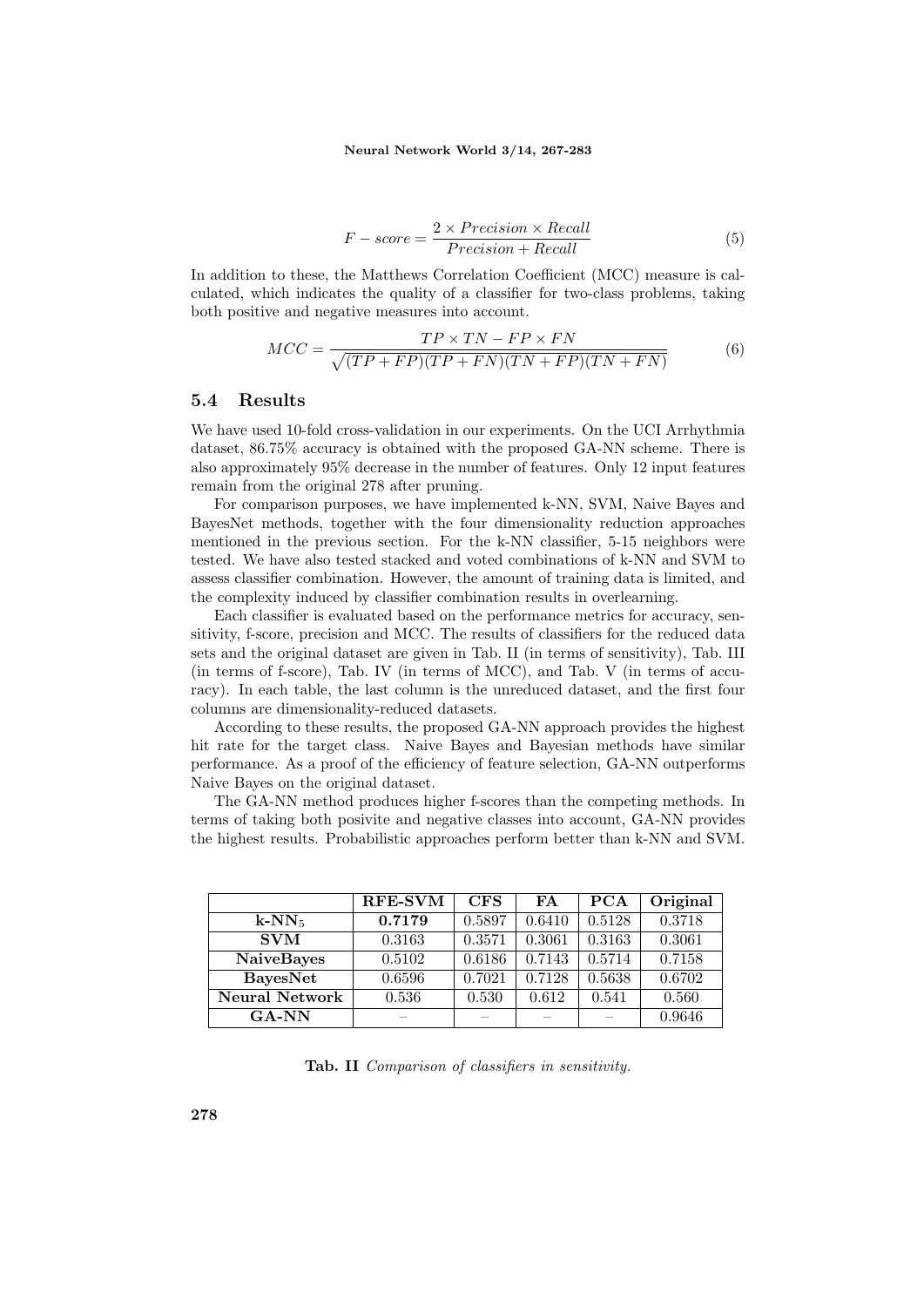|                      | <b>RFE-SVM</b> | $\rm{CFS}$                        |       |       | $\overline{FA}$ $\overline{PCA}$ Original    |
|----------------------|----------------|-----------------------------------|-------|-------|----------------------------------------------|
| $k$ -NN <sub>5</sub> | 0.7044         |                                   |       |       | $0.6715 \mid 0.6329 \mid 0.5333 \mid 0.4328$ |
| <b>SVM</b>           | 0.3875         |                                   |       |       | 0.3933   0.3750   0.3713   0.3681            |
| <b>NaiveBayes</b>    | 0.6667         | 0.7317   0.7778   0.6667          |       |       | 0.7083                                       |
| <b>BayesNet</b>      | 0.7425         | $\overline{0.7904}$ 0.7701 0.7067 |       |       | 0.7636                                       |
| Neural Network       | 0.639          | 0.655                             | 0.707 | 0.643 | 0.65                                         |
| <b>GA-NN</b>         |                |                                   |       |       | 0.8916                                       |

|  |  | Tab. III Comparison of classifiers in f-score. |  |  |  |  |
|--|--|------------------------------------------------|--|--|--|--|
|--|--|------------------------------------------------|--|--|--|--|

|                           | $RFE-SVM$ CFS   FA   PCA   Original |                              |                                                             |           |
|---------------------------|-------------------------------------|------------------------------|-------------------------------------------------------------|-----------|
| $k-NN_5$                  | 0.5247                              |                              | $\overline{0.5281}$ $\overline{0.4117}$ $\overline{0.2753}$ | 0.1827    |
| $\overline{\mathrm{SVM}}$ | 0.0432                              | $-0.0459 0.0223 -0.0244 $    |                                                             | $-0.0069$ |
| <b>NaiveBayes</b>         | 0.5691                              |                              | $\overline{0.5942}$ $\overline{0.6209}$ $\overline{0.4725}$ | 0.4562    |
| <b>BayesNet</b>           | 0.5897                              | $0.6701$ $ 0.6151 $ $0.6049$ |                                                             | 0.6320    |
| Neural Network            | 0.5759                              | $0.5980$ 0.6596 0.5275       |                                                             | 0.461     |
| <b>GA-NN</b>              |                                     |                              |                                                             | 0.7375    |

**Tab. IV** *Comparison of classifiers in MCC.*

|                      | <b>RFE-SVM</b> | <b>CFS</b> | FA     | PCA    | Original |
|----------------------|----------------|------------|--------|--------|----------|
| $k$ -NN <sub>5</sub> | 0.7762         | 0.7857     | 0.7238 | 0.6667 | 0.6381   |
| <b>SVM</b>           | 0.5333         | 0.4857     | 0.5238 | 0.5000 | 0.5095   |
| <b>NaiveBayes</b>    | 0.7619         | 0.7895     | 0.8095 | 0.7333 | 0.7295   |
| <b>BayesNet</b>      | 0.7952         | 0.8333     | 0.8095 | 0.7905 | 0.8143   |
| Neural Network       | 0.790          | 0.757      | 0.779  | 0.738  | 0.736    |
| <b>GA-NN</b>         |                |            |        |        | 0.8675   |

**Tab. V** *Comparison of classifiers in accuracy.*

When we consider the ratio of correctly classified instances, GA-NN significantly outperforms competing methods with 86.75% accuracy. Finally, the GA-NN approach is tested on the ECG dataset obtained from TEPA [32]. An accuracy of 85% is obtained.

According to the experiments, the proposed approach outperforms others in terms of all performance metrics. The results show that dimensionality reduction has a beneficial effect on classification. An increasing trend in sensitivity is seen among classifiers when dimensionality-reduced data sets are used.

## **5.5 Rule Extraction**

Based on the selected features, rule sets are extracted using the C4.5, RIPPER, and PART algorithms. Performance metrics of accuracy, sensitivity, f-score, precision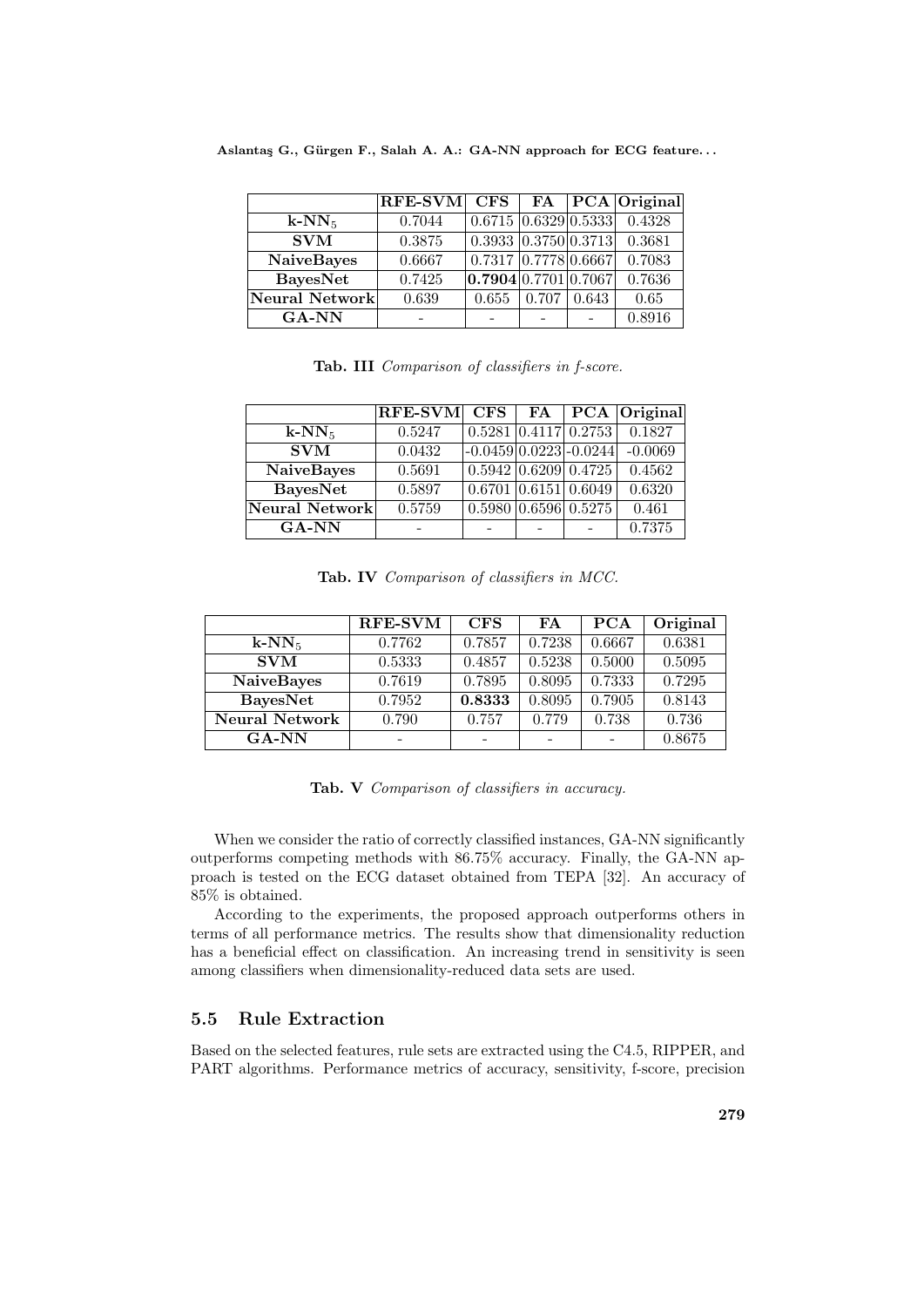and MCC are also computed for the rule extraction methods. The comparison of the rule extraction methods is given in Tab. VI.

| Method        | Accuracv | Sensitivity | <b>F-score</b> | Precision | <b>MCC</b> |
|---------------|----------|-------------|----------------|-----------|------------|
| C4.5          | 87.8%    | 81.0%       | 85.2\%         | 89.8%     | 75.0%      |
| <b>RIPPER</b> | 88.5%    | 85.6 %      | 86.6%          | 87.6%     | 76.5%      |
| <b>PART</b>   | 94.2%    | 87.9%       | $93.0\%$       | 98.7%     | 88.6%      |

|  |  | Tab. VI Performance results of the rule sets. |  |  |  |  |
|--|--|-----------------------------------------------|--|--|--|--|
|--|--|-----------------------------------------------|--|--|--|--|

According to these measures, PART provides the highest values in all metrics. C4.5 and RIPPER have similarities, but RIPPER outperforms C4.5 especially in terms of sensitivity, which is related to its ability to identify the target class. The resulting rules produced by PART are given in Tab. VII. (For an explanation about the individual features, please check the UCI database manual).

| $\mathbf{1}$ | If $V1 \text{Avg}$ -QRSA > 1 then $CLASS = ABNORMAL$                        |
|--------------|-----------------------------------------------------------------------------|
| $\bf{2}$     | If AVL_Amplitude_T_wave $\leq$ -0.8 and V1_N_intrinsic_deflections $\leq 8$ |
|              | then $\text{CLASS} = \text{ABNORMAL}$                                       |
| 3            | If heartrate $\leq 57$ and Tinterval $\leq 165$ then CLASS = ABNORMAL       |
| 4            | If Tinterval > 221 and DLAvg_QRSTA $\leq$ 25.5 then CLASS =                 |
|              | <b>ABNORMAL</b>                                                             |
| 5.           | If heartrate $> 94$ and Tinterval $> 148$ then CLASS = ABNORMAL             |
| 6            | If V3_Avg_width_S_wave $\leq$ 28 and V3_Amplitude_S_wave $>$ -6.8           |
|              | and DLAvg <sub>-QRSTA</sub> > 17.7 then $\text{CLASS} = \text{ABNORMAL}$    |
| 7            | If V1_N_intrinsic_deflections > 24 and V3_Avg_width_S_wave > 40             |
|              | then $\text{CLASS} = \text{ABNORMAL}$                                       |
| 8            | If QRS<br>duration > 107 and V1_Avg_QRSA $\leq$ -25 then CLASS =            |
|              | <b>ABNORMAL</b>                                                             |
| 9            | If V2_Avg_width_S_wave $> 44$ and V1_N_intrinsic_deflections $> 4$          |
|              | and heartrate $> 64$ and V3_Avg_width_S_wave $\leq 56$ then CLASS =         |
|              | ABNORMAL                                                                    |

**Tab. VII** *Rules selected by the PART algorithm.*

The resulting rule set consists of nine rules. The selected features are the QRSA of the V1 Lead, amplitudes of S and T waves, the heart rate, duration of the T wave and the QRS complex, the width of the S wave, the QRSTA of the D1 Lead and the number of intrinsic deflections. The rules are not shown in an order of importance, because PART produces rules from repeatedly generated partial decision trees. We can assume that these rules contain complementary information.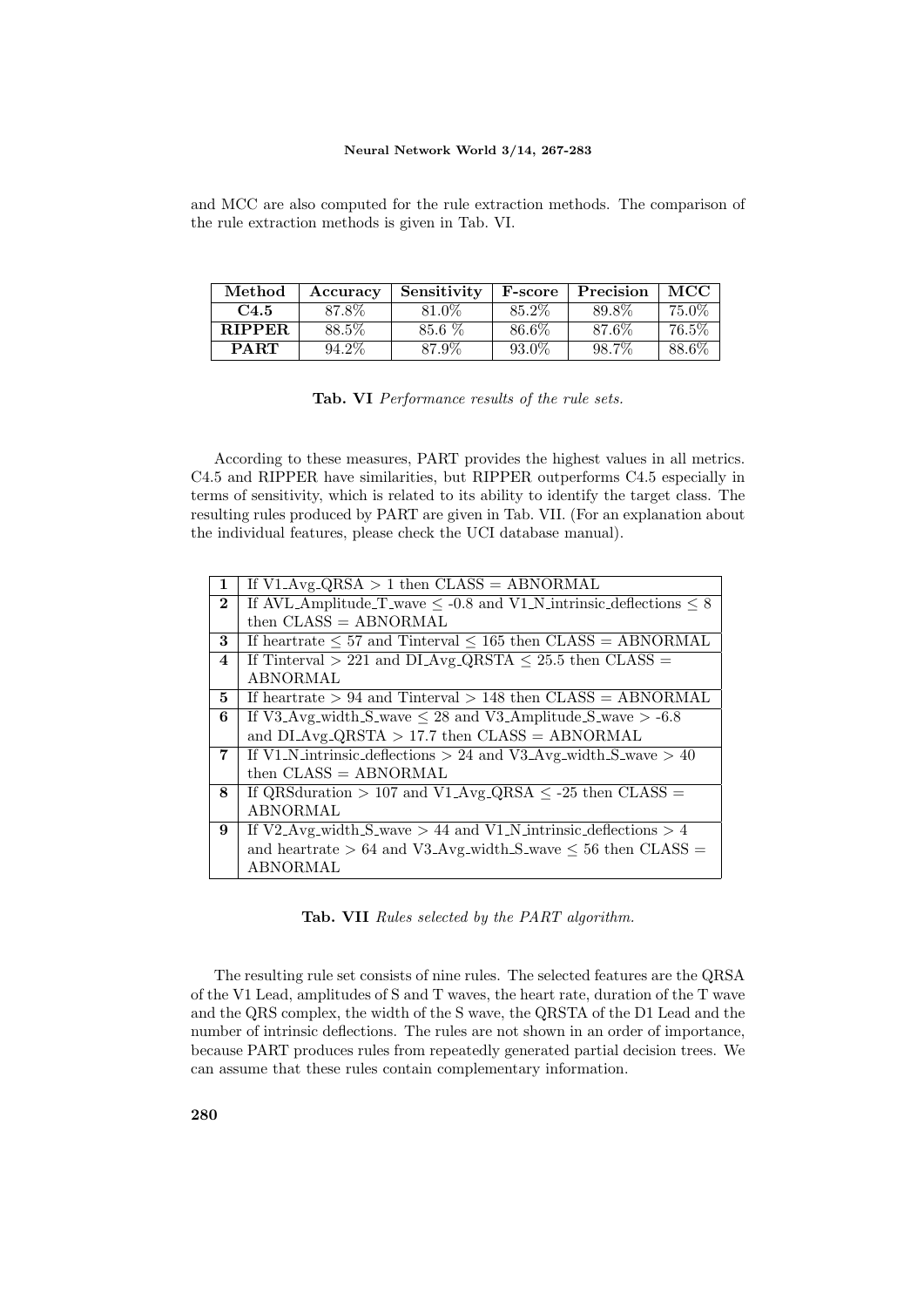# **6. Conclusions**

In this work, we proposed a GA-NN approach for ECG-based arrythmia detection, followed by rule extraction. We have obtained a small set of interpretable rules with high predictive performance. With the proposed GA-NN approach, we performed feature reduction and classification simultaneously. By doing so, features that contribute most to classification are determined. We observed that utilizing the global search ability of the genetic algorithm with the neural network as a classifier improves the performance over using neural networks directly, even in conjunction with dimensionality reduction techniques. The GA-NN approach considerably reduces the dimensionality of the data, and trains the NN reliably.

We performed comparisons with state of the art classification schemes, and dimensionality reduction methods. The proposed approach outperforms others according to the experimental results.

Additionally, a novel ECG dataset is introduced and used for verifying the proposed approach. We have obtained high accuracy rates on this new dataset. Several rule extraction algorithms were applied to interpret the classification results in a human readable format. The resulting rule set is concise and useful. Obviously, clinical assessment is indispensable for this problem, but our results indicate that automated analysis can give real-time assessment help to the clinicians.

# **References**

- [1] Amma N. G. B.: Cardiovascular Disease Prediction System Using Genetic Algorithm and Neural Network, 2012 International Conference on Computing, Communication and Applications (ICCCA), 2012, pp. 1-5.
- [2] Andreão R.V., Dorizzi B., Boudy J.: ECG Signal Analysis through Hidden Markov Models, IEEE Transactions on Biomedical Engineering, 53, 8, 2006, pp. 1541-1549.
- [3] Becker E. B.: Fundamentals of Electrocardiography Interpretation, Anesthesia Progress, 53, 2, 2006, pp. 53-64.
- [4] Benitez D., Gaydecki P. A., Zaidi A., Fitzpatrick A. P.: The Use of the Hilbert Transform in ECG Signal Analysis, Computers in Biology and Medicine, 31, 5, 2001, pp. 399-406.
- [5] Cohen W. W.: Fast Effective Rule Induction, In Proceedings of the Twelfth International Conference on Machine Learning, Morgan Kaufmann, 1995, pp. 115-123.
- [6] de Chazal P., Reilly R.B.: A Comparison of the ECG Classification Performance of Different Feature Sets, Computers in Cardiology 2000, 2000, pp. 327-330.
- [7] Downey T. J. Jr., Meyer D. J., Price R. K., Spitznagel E. L.: Using the Receiver Operating Characteristic to Asses the Performance of Neural Classifiers, International Joint Conference on Neural Networks (IJCNN '99), 5, 1999, pp. 3642-3646.
- [8] Frank E.: An Accurate, Clinically Practical System for Spatial Vectorcardiography, Circulation, 13, 5, 1956, pp. 737-749.
- [9] Frank E., Witten I. H.: Generating Accurate Rule Sets Without Global Optimization, Proceedings of the Fifteenth International Conference on Machine Learning, ICML '98, Morgan Kaufmann Publishers Inc., 1998, pp. 144-151.
- [10] Froese T., Hadjiloucas S., Galvão R. K. H., Becerra V. M., Coelho C. J. : Comparison of extrasystolic *{*ECG*}* signal classifiers using discrete wavelet transforms, Pattern Recognition Letters, 2006, 27, 5, pp. 393-407.
- [11] Halford G. S., Wilson W. H., Phillips S.: Processing Capacity Defined by Relational Complexity: Implications for Comparative, Developmental, and Cognitive Psychology, Behavioral and Brain Sciences, 21, 6, 1998, pp. 803-831.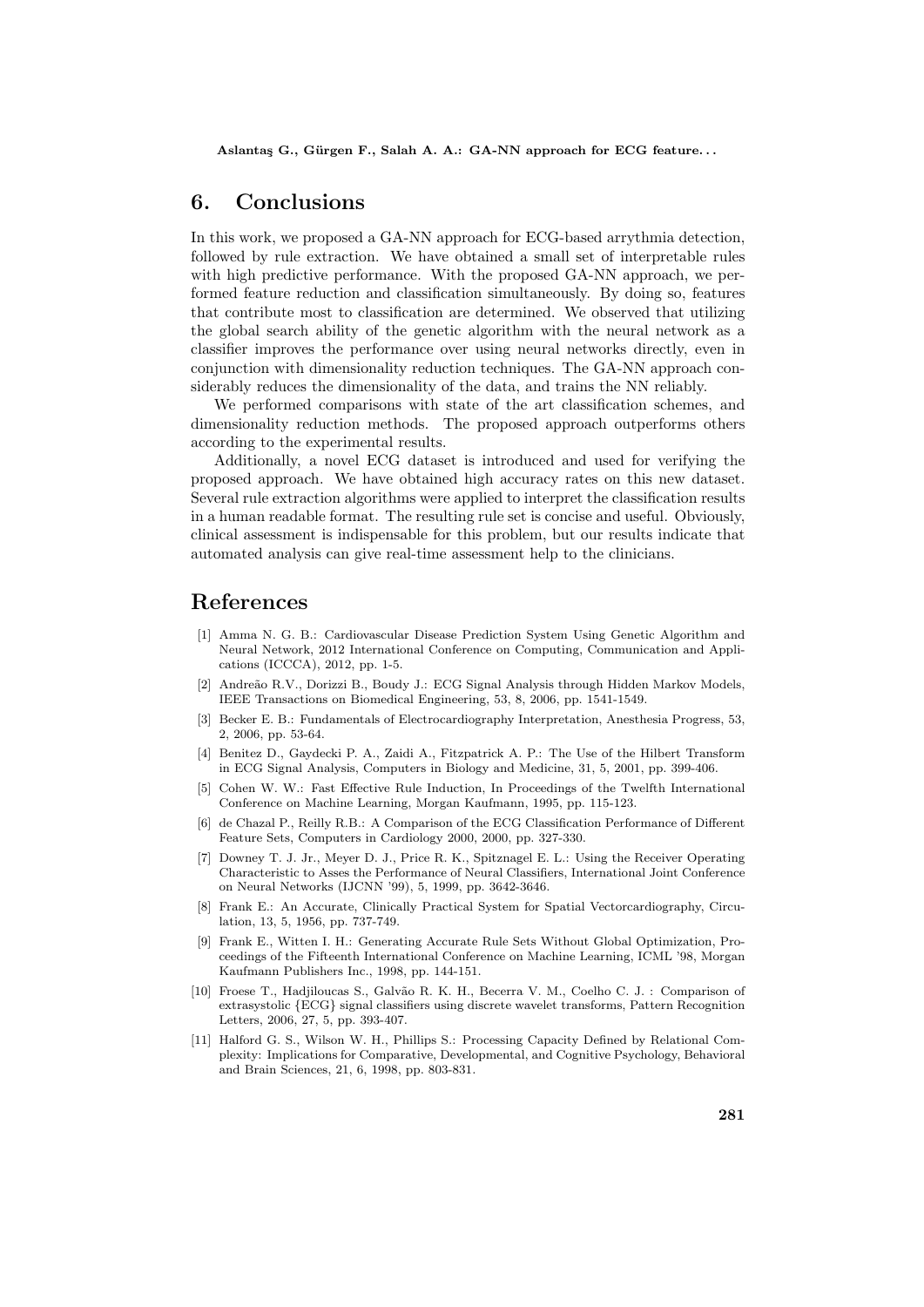- [12] Hall M., Frank E., Holmes G., Pfahringer B., Reutemann P., Witten I. H.: The WEKA Data Mining Software: an Update, ACM SIGKDD Explorations Newsletter, 11, 1, 2009, pp. 10-18.
- [13] Hamilton P. S., Tompkins W. J.: Quantitative Investigation of QRS Detection Rules Using the MIT/BIH Arrhythmia Database, IEEE Transactions on Biomedical Engineering, 12, 1986, pp. 1157-1165.
- [14] Homaeinezhad M. R., Atyabi S. A., Tavakkoli E., Toosi H. N., Ghaffari A., Ebrahimpour R.: ECG Arrhythmia Recognition via a Neuro-SVM-KNN Hybrid Classifier with Virtual QRS Image-Based Geometrical Features, Expert Systems with Applications, 39, 2, 2012, pp. 2047-2058.
- [15] Hu Y. H., Tompkins W. J., Urrusti J. L., Afonso V. X.: Applications of Artificial Neural Networks for ECG Signal Detection and Classification, Journal of Electrocardiology, 26, 1993, pp. 66-73.
- [16] Jadhav S.M., Nalbalwar S. L., Ghatol A. A.: Artificial Neural Network Based Cardiac Arrhythmia Disease Diagnosis, Process Automation, Control and Computing (PACC), 2011 International Conference on, 2011, pp. 1-6.
- [17] Jiang W., Kong S. G., Peterson G. D.: ECG Signal Classification Using Block-Based Neural Networks, 2005 IEEE International Joint Conference on Neural Networks (IJCNN '05), 2005, pp. 326-331.
- [18] Kara S., Okandan M.: Atrial Fibrillation Classification with Artificial Neural Networks, Pattern Recognition, 40, 11, 2007, pp. 2967-2973.
- [19] Lin C. H., Du Y. C., Chen T.: Adaptive Wavelet Network for Multiple Cardiac Arrhythmias Recognition, Expert Systems with Applications, 34, 4, 2008, pp. 2601-2611.
- [20] Mathworks, http://www.mathworks.com, 2011.
- [21] MIT-BIH Arrhythmia Database, http://physionet.org/physiobank/database/html/mitdbdir/, 1997.
- [22] Goldberger A. L., Amaral L. A. N., Glass L., Hausdorff J. M., Ivanov P. Ch., Mark R. G., Mietus J. E., Moody G. B., Peng C.-K., Stanley H. E.: PhysioBank, PhysioToolkit, and PhysioNet: Components of a New Research Resource for Complex Physiologic Signals, Circulation 2000, 101(23), e215-e220 [Circulation Electronic Pages; http://circ.ahajournals.org/cgi/content/full/101/23/e215]
- [23] Niwas S. I., Kumari R. S. S., Sadasivam V.: Artificial Neural Network Based Automatic Cardiac Abnormalities Classification, Proceedings of the Sixth International Conference on Computational Intelligence and Multimedia Applications, 2005, pp. 41-46
- [24] Oliveira L. S. C., Andreão R. V., Sarcinelli-Filho M.: The Use of Bayesian Networks for Heart Beat Classification, Brain Inspired Cognitive Systems 2008, 657, 2010, pp. 217-231.
- [25] Olmez T.: Classification of ECG Waveforms by Using RCE Neural Network and Genetic Algorithms, Electronics Letters, 33, 18, 1997, pp. 1561-1562.
- [26] Pan J., Tompkins W. J.: A Real-Time QRS Detection Algorithm, IEEE Transactions on Biomedical Engineering, 3, 1985, pp. 230-236.
- [27] Park K., Lee K., Yoon H.: Application of a Wavelet Adaptive Filter to Minimise Distortion of the ST-Segment, Medical and Biological Engineering and Computing, 36, 5, 1998, pp. 581-586.
- [28] Quinlan J. R.: C4.5: Programs for Machine Learning, Morgan Kaufmann Publishers Inc., 1993.
- [29] Schaffer J.D., Whitley D., Eshelman L. J.: Combinations of Genetic Algorithms and Neural Networks: a Survey of the State of the Art, 1992 International Workshop on Combinations of Genetic Algorithms and Neural Networks (COGANN-92), 1992, pp. 1-37.
- [30] Sexton R. S., Dorsey R. E., Sikander N. A.: Simultaneous Optimization of Neural Network Function and Architecture Algorithm, Decision Support Systems, 36, 3, 2004, pp. 283-296.
- [31] Song M. H., Lee J., Cho S. P., Lee K. J., Yoo S. K.: Support Vector Machine Based Arrhythmia Classification Using Reduced Features, International Journal of Control, Automation and Systems, 3, 4, 2005, pp. 571-579.